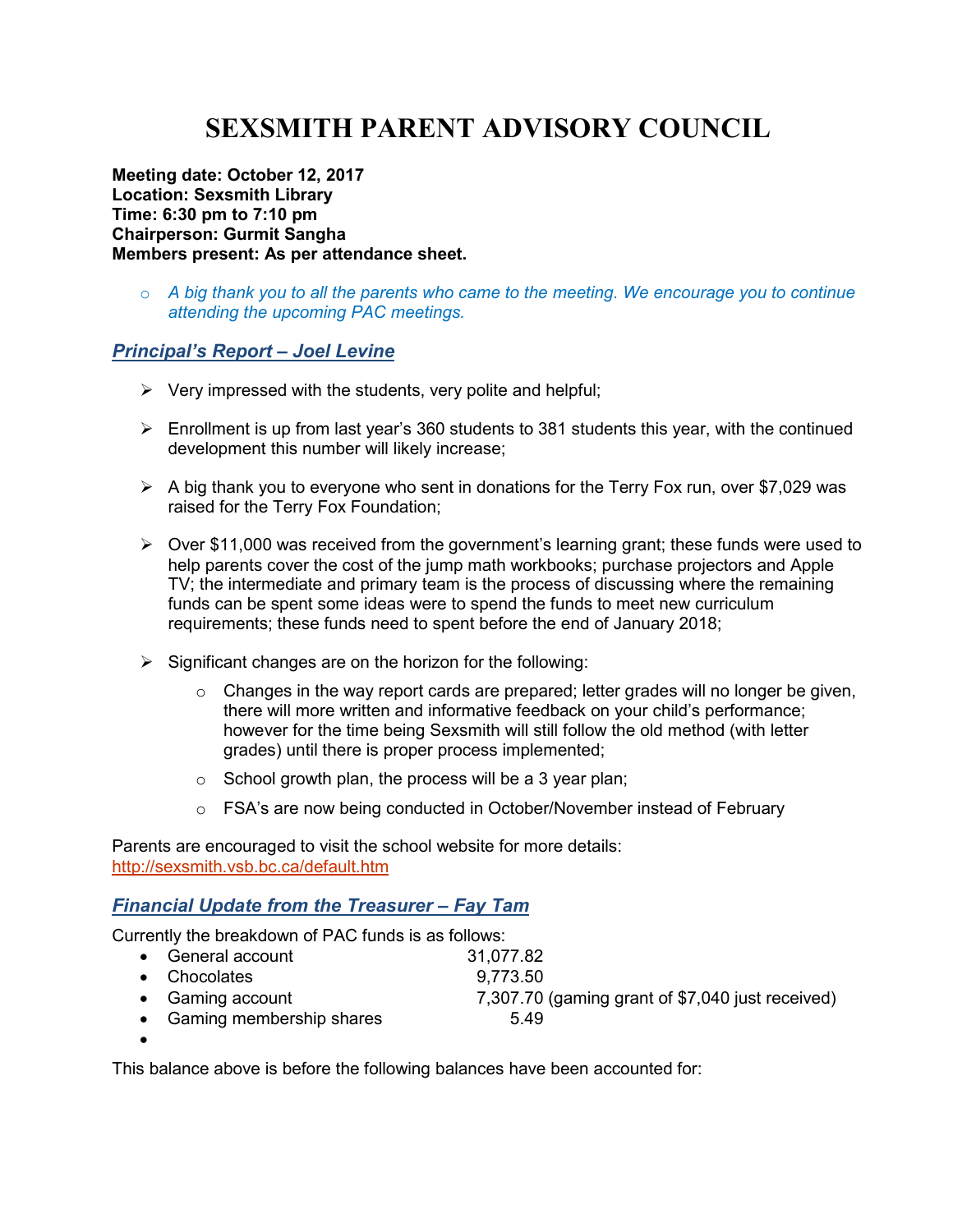Teacher's memorial fund of \$1,500 still to be paid (invoice now received); funding for field trips, \$150 has been allotted for each division, funds are to subsidize costs of bus trips for field trips. Total funds \$2,550.00.

 Once the above two expenses have been accounted for the balance remaining in the account will \$**44,114.51.**

## *Hot Lunch Program – Stan Tam*

It has been a great start to the hot lunch program; so far \$12,842.30 has been collected for the eleven weeks (October to December). In comparing sales this quarter to the same time last year, with the same number of hot lunch days net funds are up by \$490, more kids are ordering hot lunch than previously.

A big thank you to our all of our hot lunch volunteers including our two new volunteers Kavita and Linda, without your help hot lunch days would not happen.

Mr. Levine would like to keep some extra pizza on hand for the non-hot lunch days for kids that do not have lunch to eat, (Monday, Tuesday and Thursday) Chris will be in charge of ensuring the pizza is set aside for this. This pizza will be kept in the freezer and labelled for this purpose.

Thank you to Eva for picking up the freezies at a huge discount for next year's Sports Day.

Mr. Kay's students who volunteer in supervising division 8 & 11 over the lunch hour will be given a complimentary pizza slice;

The PAC is always looking for parent volunteers; if you are interested please contact Stan Tam or send an email to **sexsmithvolunteers@gmail.com**).

Parents are encouraged to provide suggestions at future PAC meetings however there is an expectation for parents to assist in carrying out their suggestions.

## *Upcoming School Events*

Diwali celebration will take place on November 20 at 11:00 am; further details to follow at the next PAC meeting;

Mr. Levine has been in touch with Brian at the rotary club, they are set on coming out at 7am on December 22, Stan has Santa booked to appear at Sexsmith;

#### *Fundraising Discussions*

Gurmit will be in touch with Mr. Levine to discuss the distribution of the chocolates; Gurmit will also order the chocolates and pick up prizes similar to last years, further information to follow at the next meeting..

## *Volunteer Coordinator – Kami Hothi*

A volunteer email address has been setup (**sexsmithvolunteers@gmail.com**), anyone wishing to volunteer can email Kami to let her know which events they would like to volunteer for. In the near future a calendar will be posted on the school website each month showing what activities are coming up where volunteers will be needed.